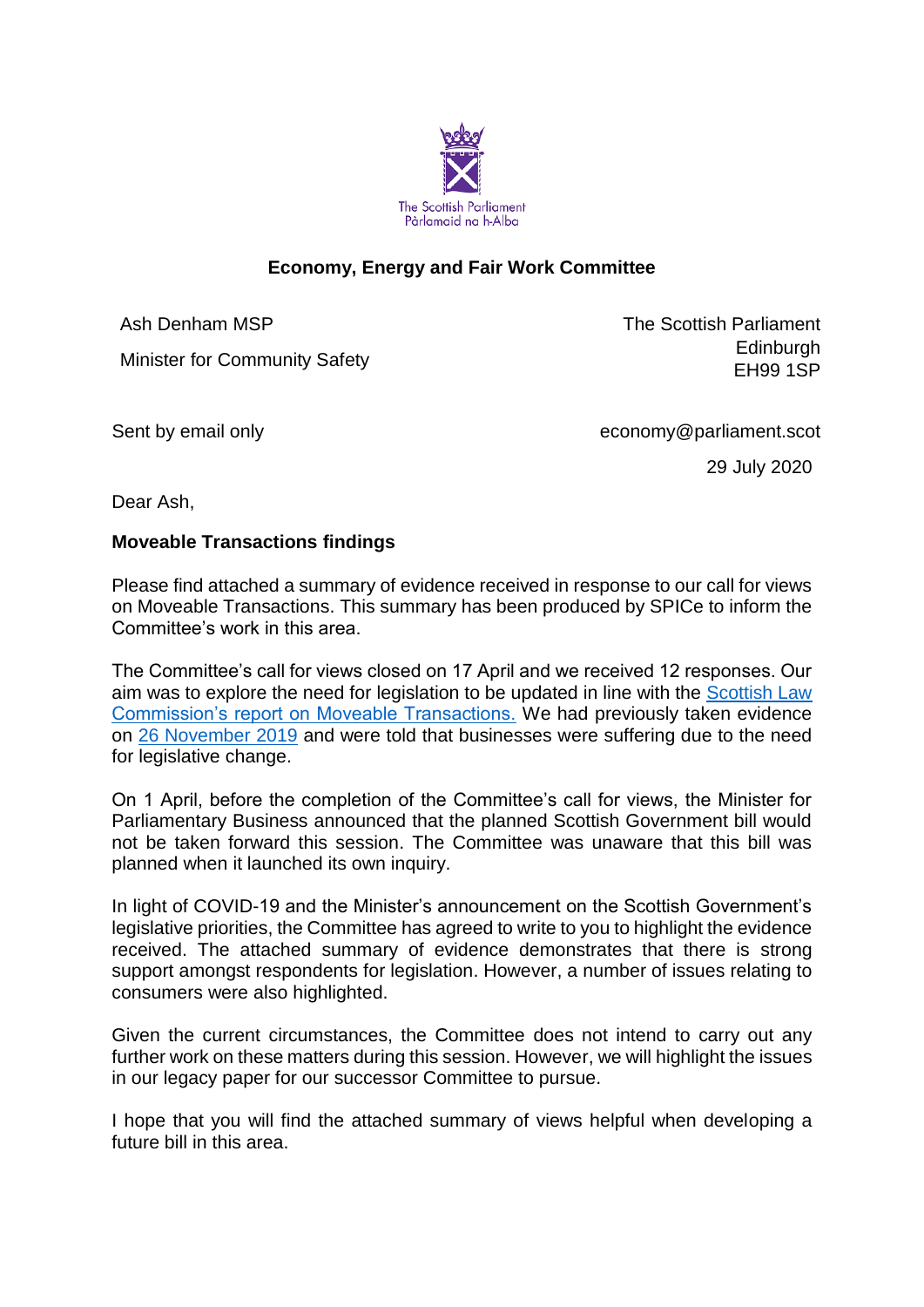Kind regards

رره  $Q_{1}$ 

Michelle Ballantyne MSP Convener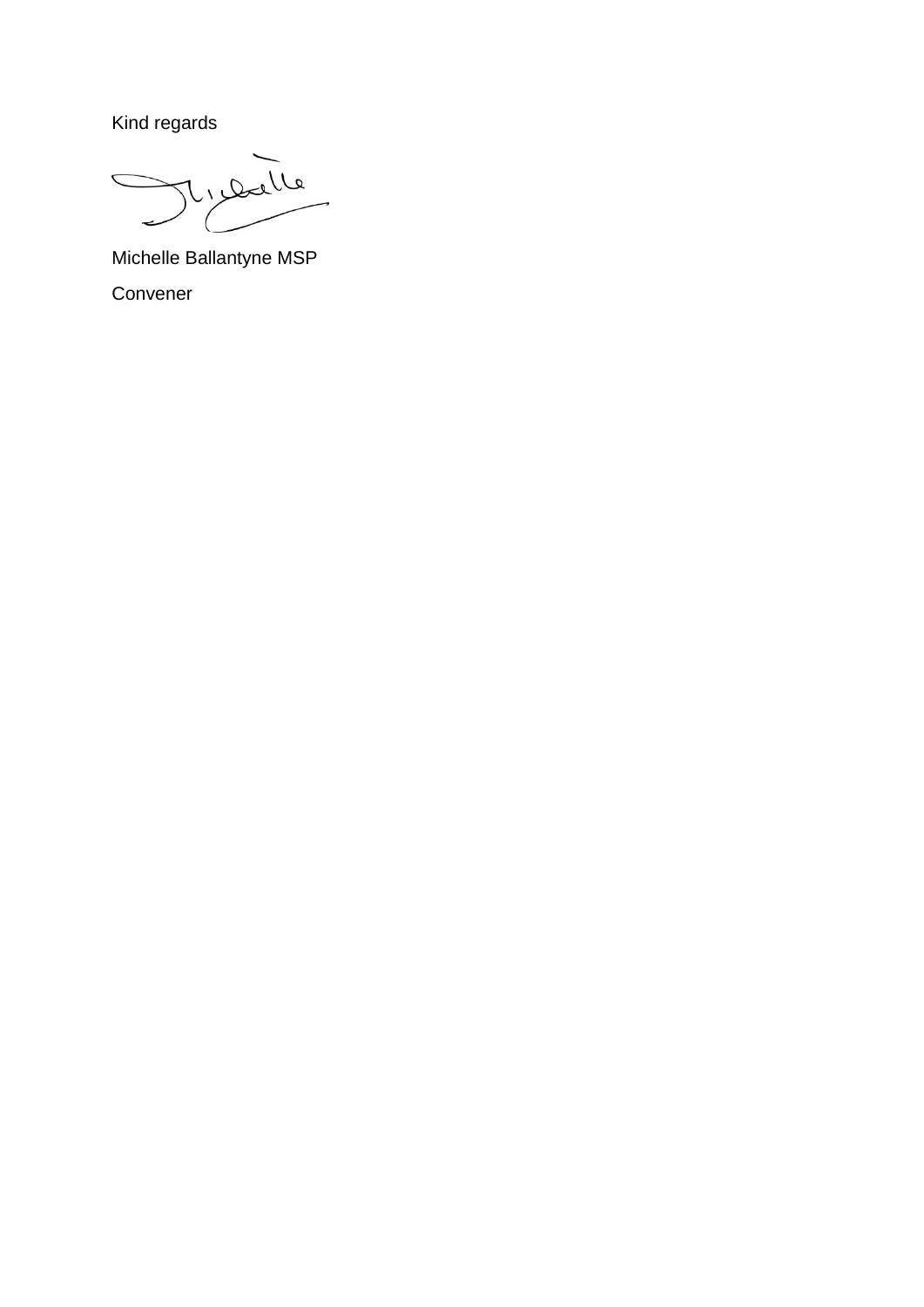

# **ECONOMY, JOBS AND FAIR WORK COMMITTEE MOVEABLE TRANSACTIONS SUMMARY OF EVIDENCE**

# **PURPOSE OF THIS PAPER**

This paper provides a summary of the responses to the Committee's [call for views](https://www.parliament.scot/parliamentarybusiness/CurrentCommittees/114493.aspx) on proposals from the Scottish Law Commission to reform the law around moveable transactions.

# **BACKGROUND**

# **Problems with the current law**

The Scottish Law Commission has been looking at the ability of those who wish to raise money to use moveable property as security for the debt. Moveable property covers things like cars, machinery and plant (corporeal moveable property) as well as things like legal claims and intellectual property rights (incorporeal moveable property). It published its final [Report on Moveable Transactions](https://www.scotlawcom.gov.uk/files/1715/1361/1309/Report_on_Moveable_Transactions_-_Volume_1_Report_249.pdf) (including a [draft bill](https://www.scotlawcom.gov.uk/files/4415/1361/1403/Report_on_Moveable_Transactions_-_Volume_3_Report_249.pdf)  [in volume 3\)](https://www.scotlawcom.gov.uk/files/4415/1361/1403/Report_on_Moveable_Transactions_-_Volume_3_Report_249.pdf) in 2017.

Scots law in this area is antiquated – making it more difficult to use moveable property for security than in many other countries. The two main problems are:

- Where moveable property is used for security, it must be placed in the custody of the creditor. This puts it out of use for the debtor, making it an unattractive proposition for business finance. It may also put obligations on the creditor which they are not willing to accept.
- Incorporeal moveable property is transferred by a process called assignation. It is a legal requirement that the person who owes the obligation (often the debtor in a debtor-creditor relationship) is notified of the assignation. This makes some forms of financing – such as invoice financing – very difficult in Scotland.

# **Reform proposals**

The proposals in the Moveable Transactions (Scotland) Bill are intended to modernise and clarify the law. Importantly, the main changes build on, rather than replace, the current law. So people will be able to transfer interests in the traditional manner if they prefer.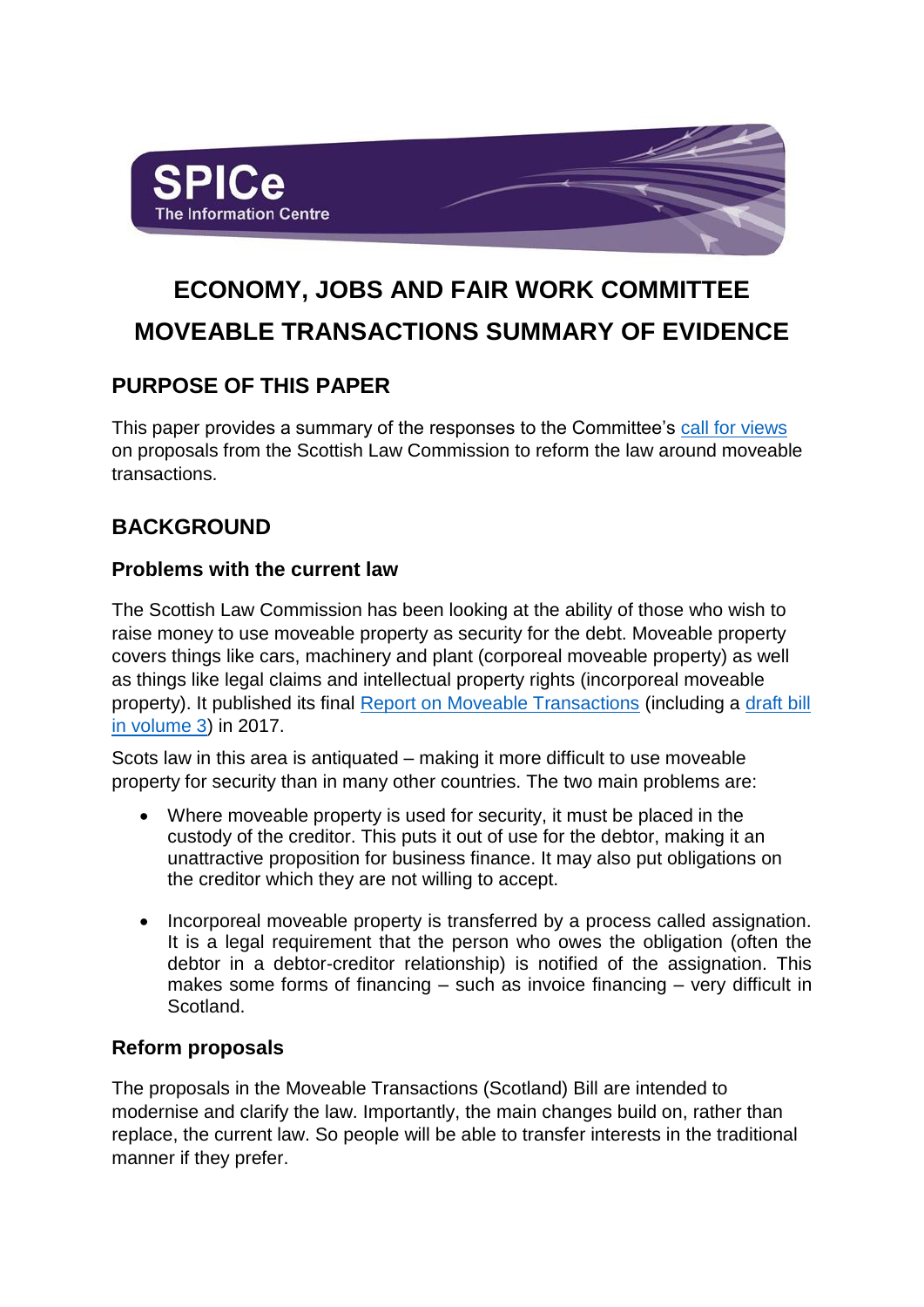The key proposal is the creation of two new official registers:

- The **Register of Statutory Pledges** would provide details of corporeal moveable property which had been used as security to raise finance. It would also be available for some incorporeal moveable property – specifically intellectual property and financial instruments.
- Assignations could be registered in the **Register of Assignations** as an alternative to intimation to the debtor.

The Bill would create "statutory pledge" as a new type of security over moveable goods. The purpose of the Register of Statutory Pledges would be to serve as a proxy for actual delivery of the goods to the creditor.

The Register of Assignations would remove the need for intimation to the debtor when their obligation is transferred to someone else. It would also facilitate the assignation of future claims.

# **Glossary**

**Asset-based finance** – finance secured on a business's moveable property, such as a car fleet, plant or intellectual property rights.

**Assignee** – the person to whom ownership of incorporeal moveable property is transferred through the process of assignation.

**Assignor** – the original owner of incorporeal moveable property who, by assignation, transfers ownership to the assignee.

**Floating charge** - a form of security available to companies and related entities (such as limited liability partnerships), but not to partnerships or sole traders. It allows finance to be secured on a changing selection of assets which are in the possession of the company at the time.

**Invoice financing** – a way for businesses to raise money using its invoice book (the obligations of customers to pay for goods and services). The invoice book can be used as security for a loan - which can be tailored to grow with the business (as the amount of invoices issued grows, so does the finance available).

Invoice factoring is a sub-category of invoice financing. It improves cashflow. Factors may be used by a business to collect money owed by customers (but the business still owns the debt). Customer debts may also be sold at a discount to a factor.

**Limited liability partnership** – a partnership created under the Limited Liability Partnerships Act 2000. As with the members of a company, partners in such an arrangement have limited liability for the debts of the business. In a standard partnership arrangement, all partners are jointly and personally liable for business debts.

**Pledge** – Currently, pledge means a security over corporeal moveable property created when possession is transferred to the creditor. The Bill would create a new type of pledge – the statutory pledge – which would be created by registration.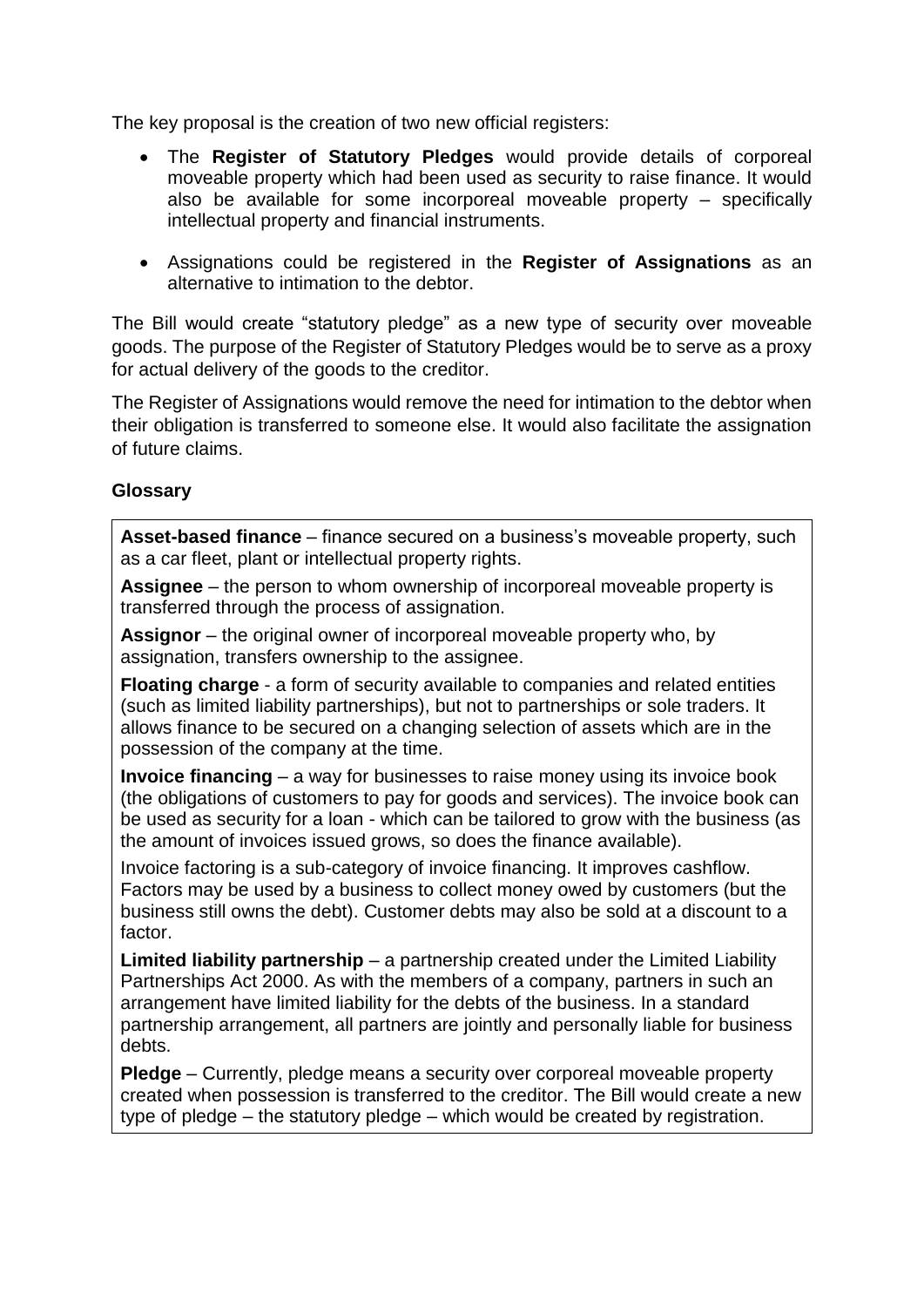# **SUMMARY OF RESPONSES**

The Committee received 12 submissions: eight from the legal sector, three from the business sector and one from a consumer organisation.

There was almost unanimous agreement that the law in this area needed to be reformed, and that it would make a practical difference to the ability of businesses to access finance if it was. Citizens Advice Scotland was concerned that the proposals did not adequately protect the interests of consumers.

# **The impact on businesses**

1

Although most respondents were not businesses, almost everyone agreed that there was an ongoing impact on business. Broadly, some forms of finance were not available to certain types of business in Scotland, and what was available was likely to cost more.

Respondents highlighted the importance of the floating charge in Scotland. Because most types of financing based on moveable property was subject to uncertainty, creditors would commonly expect a floating charge to be granted in their favour as additional security.

Only companies (and limited liability partnerships) can grant floating charges. Thus, sole traders and partnerships would often be excluded from raising finance on moveable property.

In addition, a floating charge was considered a riskier form of security than security fixed on moveable property (as is available in England)<sup>1</sup>. This was likely to be priced into the finance deal, meaning Scottish businesses, including companies, paid more.

The additional cost of legal advice to set up work-arounds was also highlighted. Brodies LLP noted that different firms of solicitors had different views on the law – which could lead to protracted and expensive negotiations.

Some respondents commented on the growing importance of incorporeal moveable property (such as intellectual property rights), particularly to new businesses e.g. in technology and science. If businesses rented their accommodation and equipment, this might be the only asset they had. The current state of the law made Scotland a less attractive place for such businesses to operate.

Academics from Aberdeen University also noted that, even employing all the current workarounds, it was not possible to create multiple security rights over the same property. This is not the case in many other countries. This meant that Scottish businesses were not able to use their moveable property to release finance to the fullest extent.

Several respondents gave real world examples of the impact on business:

<sup>1</sup> This is primarily because, in insolvency a "fixed charge" (lending secured on specific assets) rates above a floating charge. Therefore, the creditor with a fixed charge is more likely to get paid.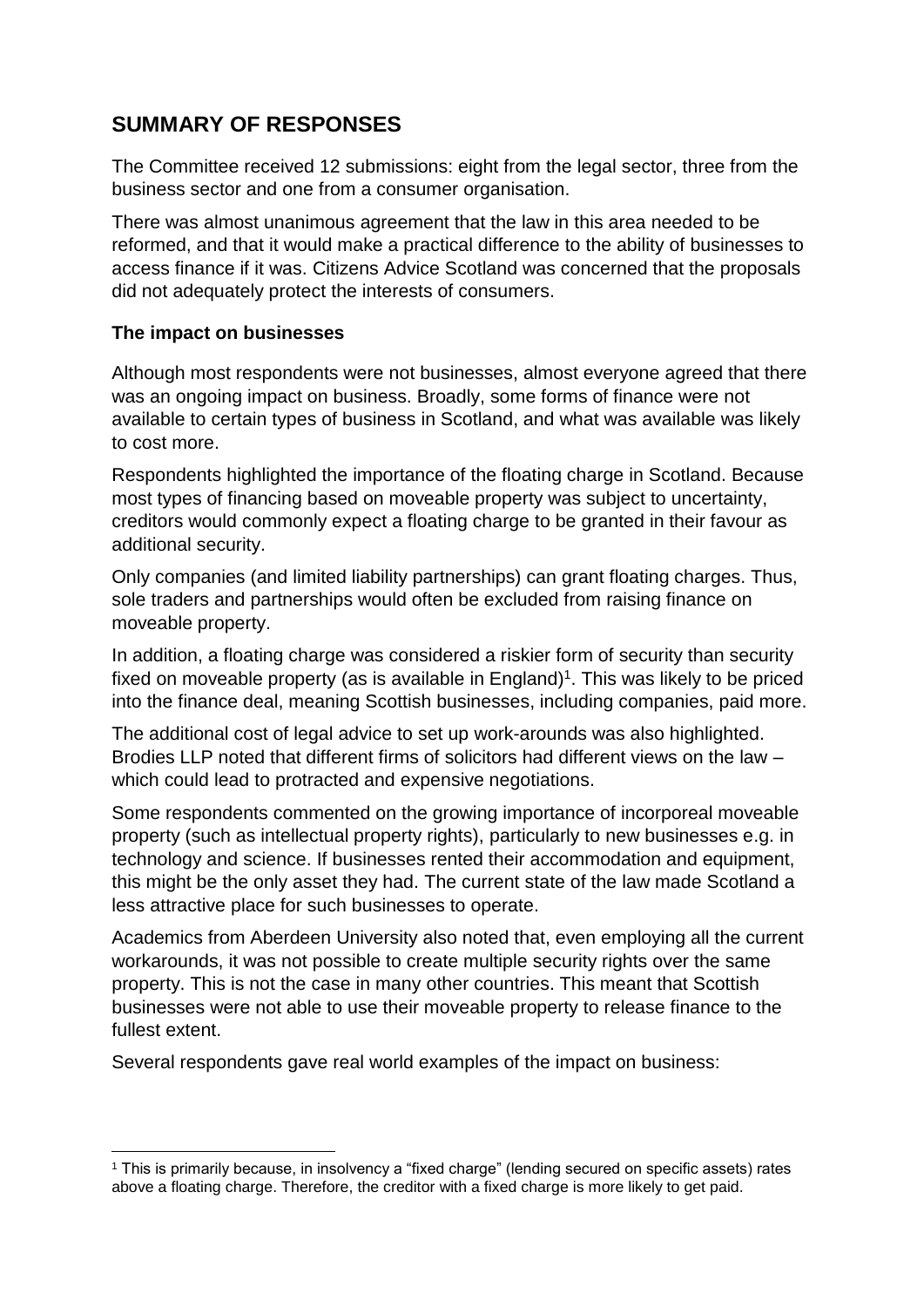- Mr Wood was a director with an asset finance company. He noted that, despite doing all their business in Scotland, the company had to incorporate in England in order to access the finance they needed.
- Brodies LLP and the Law Society of Scotland highlighted situations where Scottish assets of UK businesses were not used as security in finance deals because of the problems with the law here.
- UK Finance noted that banks had experienced difficulties in rolling out the UK Government's Coronavirus Business Interruption Loan Scheme to businesses in Scotland because of the need for workarounds to standard financing arrangements.

#### **How the current workarounds operate**

The Faculty of Advocates was clear that the use of workarounds was always undesirable. Its view was that the law should reflect reality as much as possible and the use of workarounds was a clear indication that this was not the case. Workarounds inevitably made the law less transparent and accessible – especially to those who could not afford legal advice.

Many other respondents emphasised the lack of certainty and additional costs associated with workarounds.

Academics from Aberdeen University referred to the "publicity principle". This "requires publicity of a party's right in property so that others who may be affected by it have the ability to discover the existence of the right." It is the reason why property being used as security must be in the possession of the creditor – or that assignations must be intimated to the debtor.

The academics noted that the registers which would be created by the Bill fit better with the publicity principle than the current workarounds. The workarounds make it more difficult to have an accurate view of the interests involved.

Several respondents described in detail the current issues with the law and how they were dealt with:

#### Security over tangible moveable property

It is not currently possible, in Scotland, to use things like cars, stock or plant for security unless the security is held by the creditor. There is no workaround for this.

In other countries, businesses could secure finance on these assets while continuing to use them. Scottish businesses were disadvantaged by this. The only situation where such items could practically be used as security was where the business did not need to use them for a period – e.g. spirits in bonded warehouses.

Mr Wood noted that the technicalities of Scots law meant that it was not even possible to transfer ownership of tangible moveable property to a creditor and lease it back via a hire purchase-type arrangement.

#### Invoice financing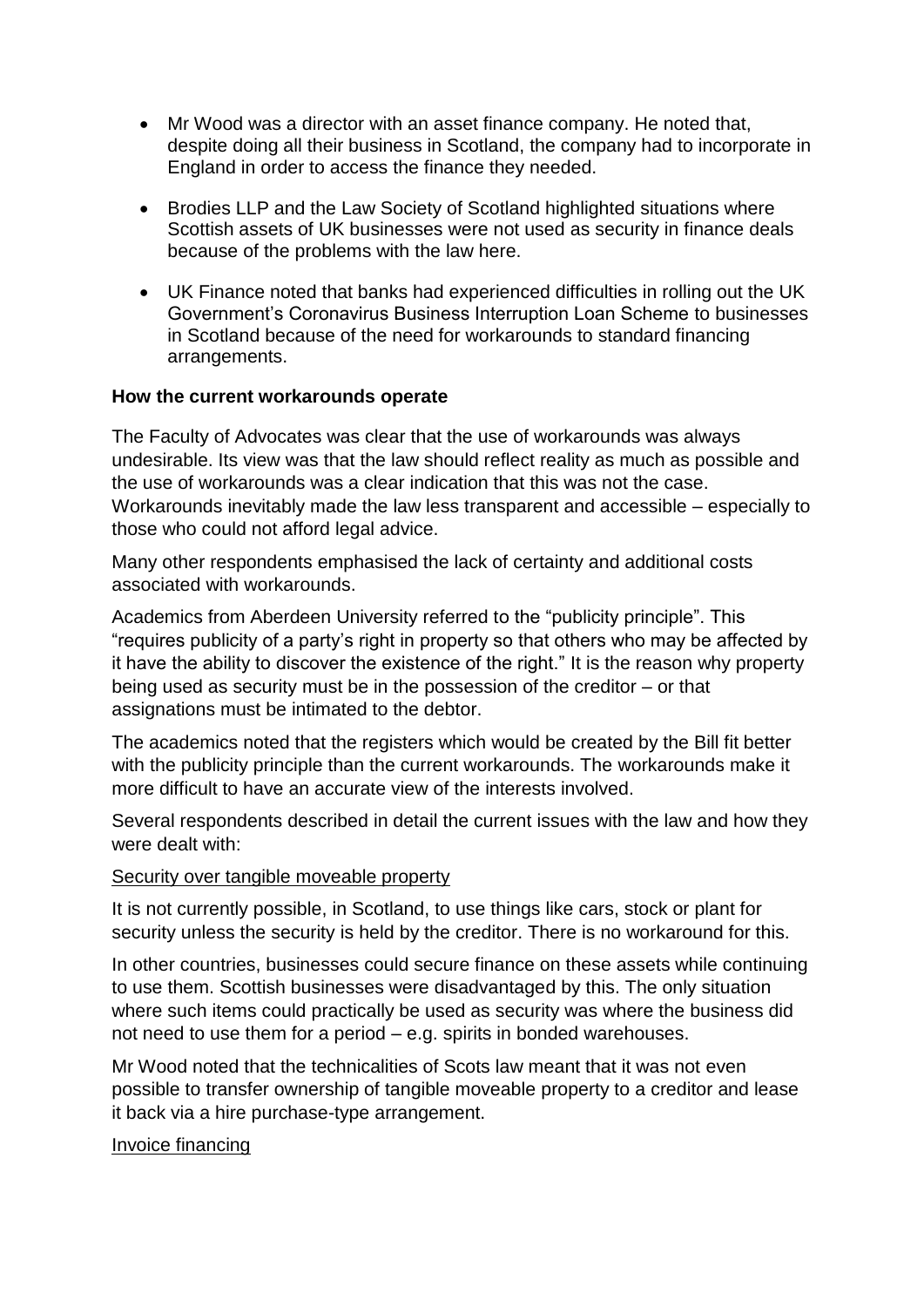UK Finance noted that invoice financing was currently the most important way for businesses to raise working capital.

However, it appears likely that loans secured on invoice books are only available to companies in Scotland, not to partnerships or sole traders.

The problem with invoice financing is that Scots law requires that the assignation of the debt must be intimated to the debtor – in this case, every customer of the business. This is often not practical. It would also breach many businesses' desire for confidentiality in relation to their financial arrangements.

Because of the need for intimation, it is not clear whether future debts can be assigned in Scotland. Invoice financing can be based on an ongoing relationship between income stream (in the form of invoices) and borrowing, so future invoices are part of the security.

The workaround is to create a trust<sup>2</sup> to take ownership of the invoices. A trust is a device which allows someone (the trustor) to pass ownership of property to trustees who manage it for the benefit of a third party (the beneficiary/ies).

However, the law in this area is far from certain, so it is not clear that this workaround does adequately deal with the legal problems. It is based on legal opinion only and has not been tested in court. This makes it risky.

Security over intangible moveable property

**Shares** 

**.** 

Shares can be used as security for loans. However, in Scotland, this requires that the creditor appears in the company's register of members. This can bring with it liabilities, so it is usually not something creditors are prepared to do.

• Intellectual property

Where intellectual property rights (things like trade marks and patents) are used as security in Scotland, the creditor must appear as the owner in the relevant national register. In order for the business to continue to use their rights, they must be licensed back by the creditor.

#### **Demand for the new registers proposed in the Bill**

A number of respondents noted that countries which had introduced similar registers had experienced high demand. Australia and New Zealand had recently set up registers – there running costs were low and demand was high. It was argued that there was no reason to think that it would not be the same in Scotland.

 $2A$  trust is a legal mechanism whereby property is owned by one party but used for the benefit of another. This way, ownership and management of assets can be separated.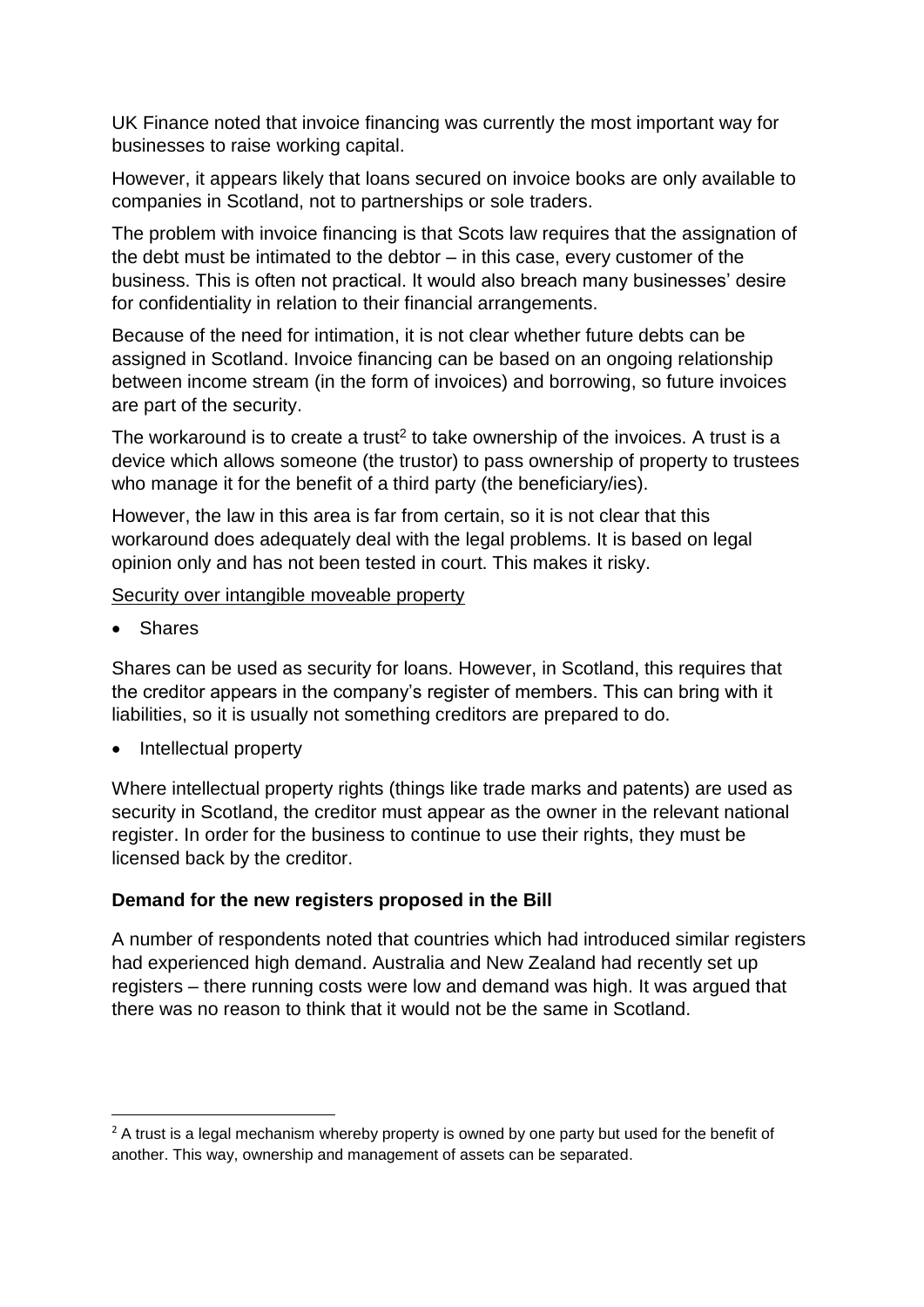Respondents also noted that the Scottish Law Commission had consulted with interested parties during the development of the proposals. These conversations suggested that demand existed.

UK Finance backed up this view. It stated that its discussions with members suggested that there would be demand. It also expected an initial spike in registrations as businesses moved to register existing agreements.

Broadly, the view was that it was likely that an electronic register could be set up cheaply, easily and in an accessible manner. Fees for registration and searches could be kept low and would cover the costs.

Brodies LLP noted that its solicitors often advised on commercial transactions of this nature. In its view, lots of transactions would be made easier by the use of the registers because they would reduce cost and increase certainty. So, there was every reason to expect demand.

Brodies expected the efficiencies created by the registers to reduce the cost of credit, to the general advantage of Scottish businesses. The Law Society of Scotland suggested that increased efficiency would result in more finance options being available.

Citizens Advice Scotland (CAS) raised a number of concerns about how the registers would operate in practice. It is common practice for creditors in consumer debt agreements to sell (i.e. assign) bad debt on to businesses that specialised in debt collection. As consumers are not excluded from the proposals in the Bill, there was ample opportunity for their interests to be adversely affected.

In summary, CAS's concerns were:

• that registering a debt should not give creditors any greater enforcement rights that they would have had without registration

Section 14 of the Bill restates the current law to provides that a debtor can assert any right against the assignor that they could against the original creditor. However, it would be possible for a debtor to agree with an assignor to waive any defence they might have. This may create a risk that consumers could inadvertently sign away their rights.

Chapter 2 sets out provisions in relation to the Register of Assignations. Theses provide that a "seriously misleading" entry will be ineffective. It also requires the keeper of the Register to flag any manifest inaccuracies. Anyone who suffers loss as a result of an entry can claim compensation where the person responsible failed to take "reasonable care".

CAS highlighted a particular issue with "prescribed" debts. The law in Scotland gives creditors a set time in which to make good a claim. If this period expired without any action on their part, or acknowledgement by the debtor, the legal obligation ceases to exist. For consumer debts, a creditor will usually have five years to take action to enforce a debt.

CAS suggests that there is a risk that prescribed debts could be registered, creating the impression that the debt was still enforceable, to the disadvantage of the debtor.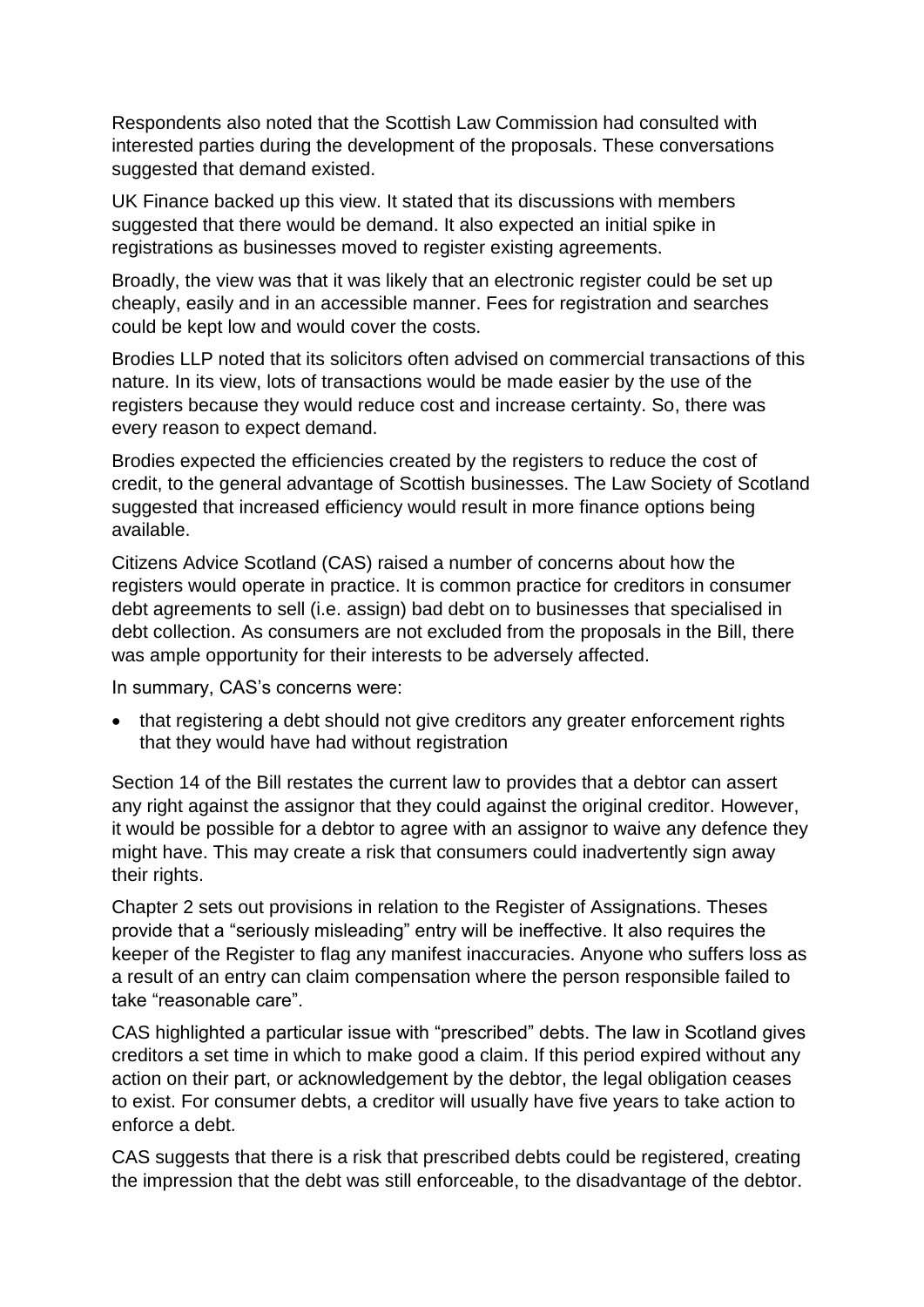It is not uncommon for debt collectors to try to pursue prescribed debts, especially because the law in England does not operate to extinguish an obligation in this way.

The Bill makes no provision for prescription. And it is not clear that such a problem would always be obvious when an assignation was registered. Some assignations will cover a large number of debts.

• that, in consumer debt situations, intimation to the debtor should remain as a requirement

Registration will usually remove the requirement to intimate an assignation to the debtor. However, the Scottish Law Commission noted in its report (Vol 1, paragraph 12.19) that there is an EU law requirement<sup>3</sup> for intimation to the debtor when a consumer debt obligation is assigned.

This adds nothing to the law of Scotland at the moment. However, if the reforms were introduced, it would operate to continue to require intimation where a consumer debt was assigned using the Register.

• that the Register will not hold definitive information, as it will still be possible to assign an obligation via the traditional method of intimation

CAS noted that the general direction of public policy had previously been that public registers would hold definitive information so that users could rely on them. Examples would include the Land Register (for sales of land and buildings) and various insolvency registers.

• that access to the Register should be limited to the assignee, assignor and debtor

The Bill's provisions (section 32) would allow anyone to search the Register. It is arguable that this is necessary if the Register is to serve a useful commercial purpose.

CAS also called for a search by the debtor to be free.

# **The need for additional consumer protections**

The general view from legal respondents was that the Bill contained sufficient consumer protections. The Law Society of Scotland noted specific protections, such as excluding moveable property worth less than £1,000 from the new statutory pledge.

CAS took a different view. It argued that the most effective way to prevent the Bill from resulting in consumer detriment was to specifically exclude them from its provisions.

Several respondents noted that consumers could be excluded from the Bill if that was desirable. The main driver for reform was to improve businesses' access to credit. However, several thought that consumers could benefit from reform as well.

<sup>1</sup> <sup>3</sup> Directive 2008/48/EC, Art 17(2) – currently implemented into UK law by Consumer Credit Instrument 2014 (FCA 2014/11), rule 6.5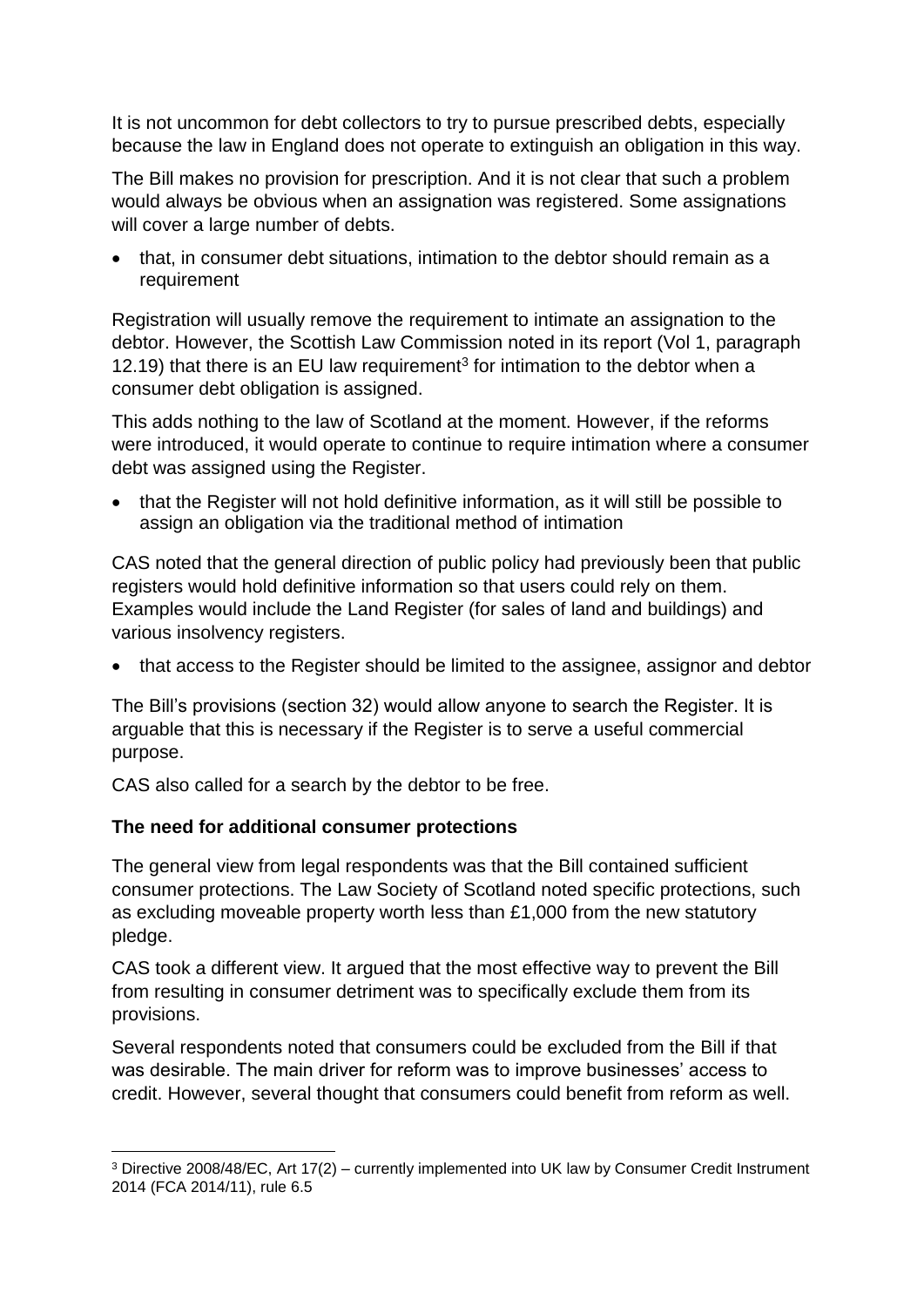A number of respondents expressed the view that the body of consumer protection law was the appropriate vehicle for additional consumer protections. As this Bill dealt with property law, the Senators of the College of Justice argued that it would make the law more complex and difficult to apply to include consumer protections here rather than refer to existing consumer legislation.

It was noted that consumer protection legislation – including the many protections in the Consumer Credit Act 1974 – would apply to transactions covered by the Bill where a consumer was involved. However, CAS highlighted that the Bill's provisions could undermine these.

CAS noted that, at the moment, cars were purchased under hire purchase or conditional sale agreements. These were specifically regulated by the Consumer Credit Act 1974 and provided a right for consumers to return cars once they had made the majority of payments. A new type of car security created under the Bill would not contain this protection and may therefore be used to undermine consumer rights.

Several respondents addressed the complex issue of how to define consumers. Mr Wood and academics from Aberdeen University noted that, if consumer was defined in a way that covered sole traders, their access to credit would not be benefited by the Bill. The academics noted that even uncertainty in this area may be sufficient for creditors to refuse to lend to sole traders in practice.

CAS took the opposite view. It noted that it was not possible to separate the personal and business finances of a sole trader or independent contractor. It argued that, for their interests to be safeguarded, they should enjoy protection as consumers.

CAS also wanted protections against assigning away essential income streams. It noted that the Bill would prevent assignation of future wage payments. It argued that this protection should be extended to royalties, licences and share income, where these where the sole income stream of an individual.

# **Other issues**

A number of respondents raised additional issues:

#### UK Government Finance Bill

Legislation progressing at Westminster would re-introduce "Crown preference". This gives Crown debts (primarily tax debts) preference in insolvency situations. The effect would be that tax debts would be paid before a floating charge – increasing the risk associated with relying on a floating charge as security. UK Finance noted that this was likely to impact on access to credit for those offering a floating charge.

In England, creditors with a fixed security would still be entitled to payment before tax debts were considered. Therefore, without action, Scottish business were likely to be further disadvantaged. However, the introduction of a "statutory pledge" as proposed in the Bill would address this.

#### Lack of consultation with consumer interests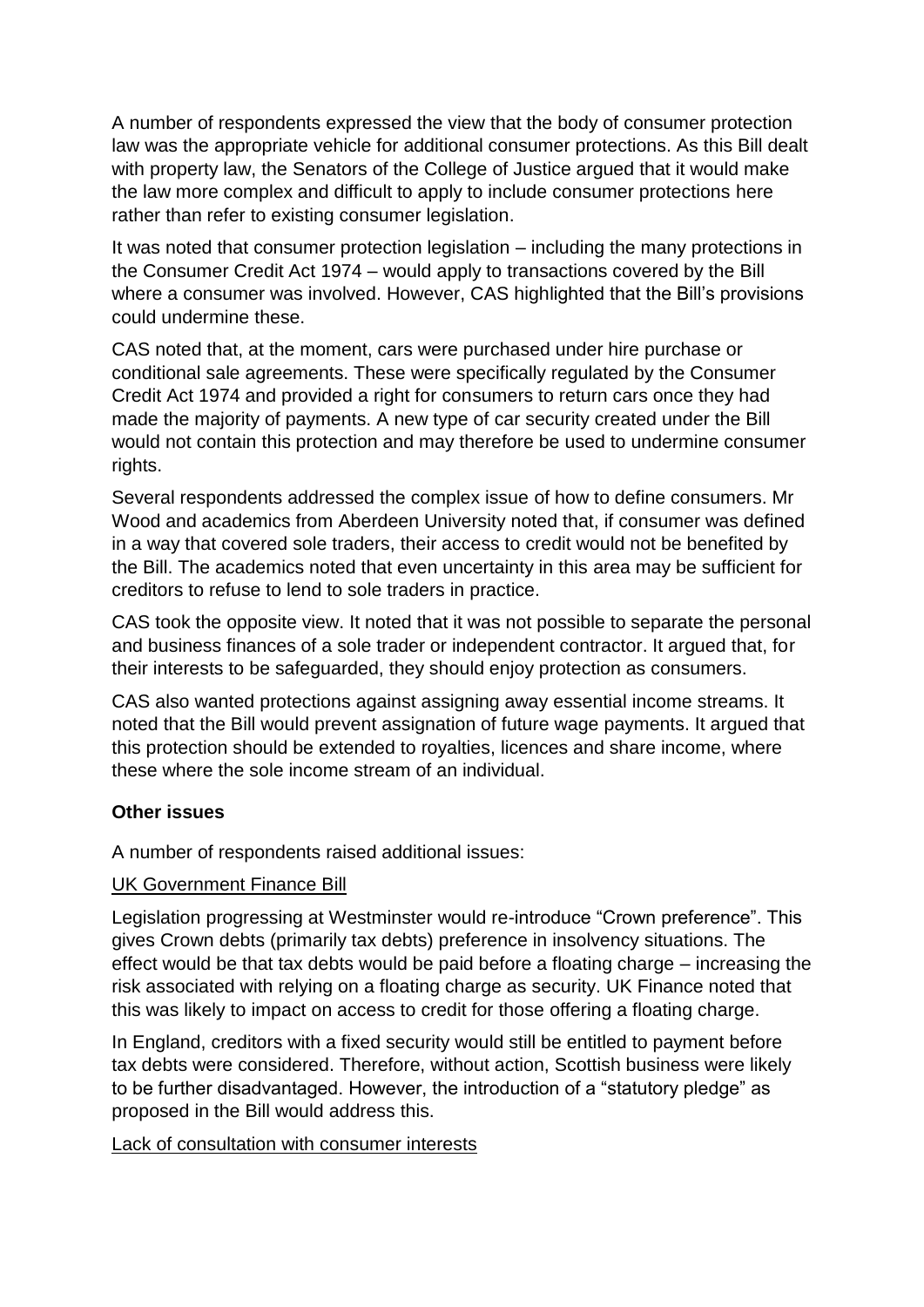CAS noted that nowhere in its development of proposals did the Scottish Law Commission appear to have consulted with consumer bodies or regulators. As the proposals had potential to cause consumer detriment, CAS called for more input from these groups.

#### Assignation of wages

Greensill Pay (an arm of Greensill Capital UK ltd.) highlighted that the ban on assignation of wages threatened its business model. It was developing a new service which it believed had the potential to tackle poverty and high lending costs. Consumers can currently access "pay day loans" at very high rates of interest and poor terms. Those on low incomes often had no choice but to use these services if they needed access to cash before their wage payment was due.

Greensill's model would involve working with employers to give employees access to advance wage payments at no cost to them (SPICe presumes there would be a cost to the employer). It was currently working with the NHS to offer this service to staff.

However, staff were required to assign the right to payment of the relevant proportion of their wages to Greensill to access the service. This would not be possible in Scotland if the ban on assignation of wages was enacted.

#### Companies legislation

Companies are required to register new securities over their assets with Companies House. The Law Society of Scotland thought this provision improved transparency and should continue.

However, there would be duplication between registration at Companies House and registration in the new registers to be created by the Bill. Several respondents thought that it would be good if arrangements could be put in place to allow information to flow between the registers to minimise the work required to register a security.

Section 893 of the Companies Act 2006 creates a power to allow this to happen. However, it is exercisable by the Secretary of State.

#### Trade marks and patents

The Law Society also thought that it would improve transparency if pledges involving trade marks or patents also appeared in the relevant UK registers of these interests. Again, changes were likely to be within the competence of the UK Parliament.

#### Insolvency law

The Faculty of Advocates expressed the concern that the proposals did not expressly deal with insolvency law. It was when a business became insolvent that the new arrangements were most likely to be tested. Company insolvency is mainly within the competence of the UK Parliament.

**Abigail Bremner,** SPICe Research**,** 16 June 2020